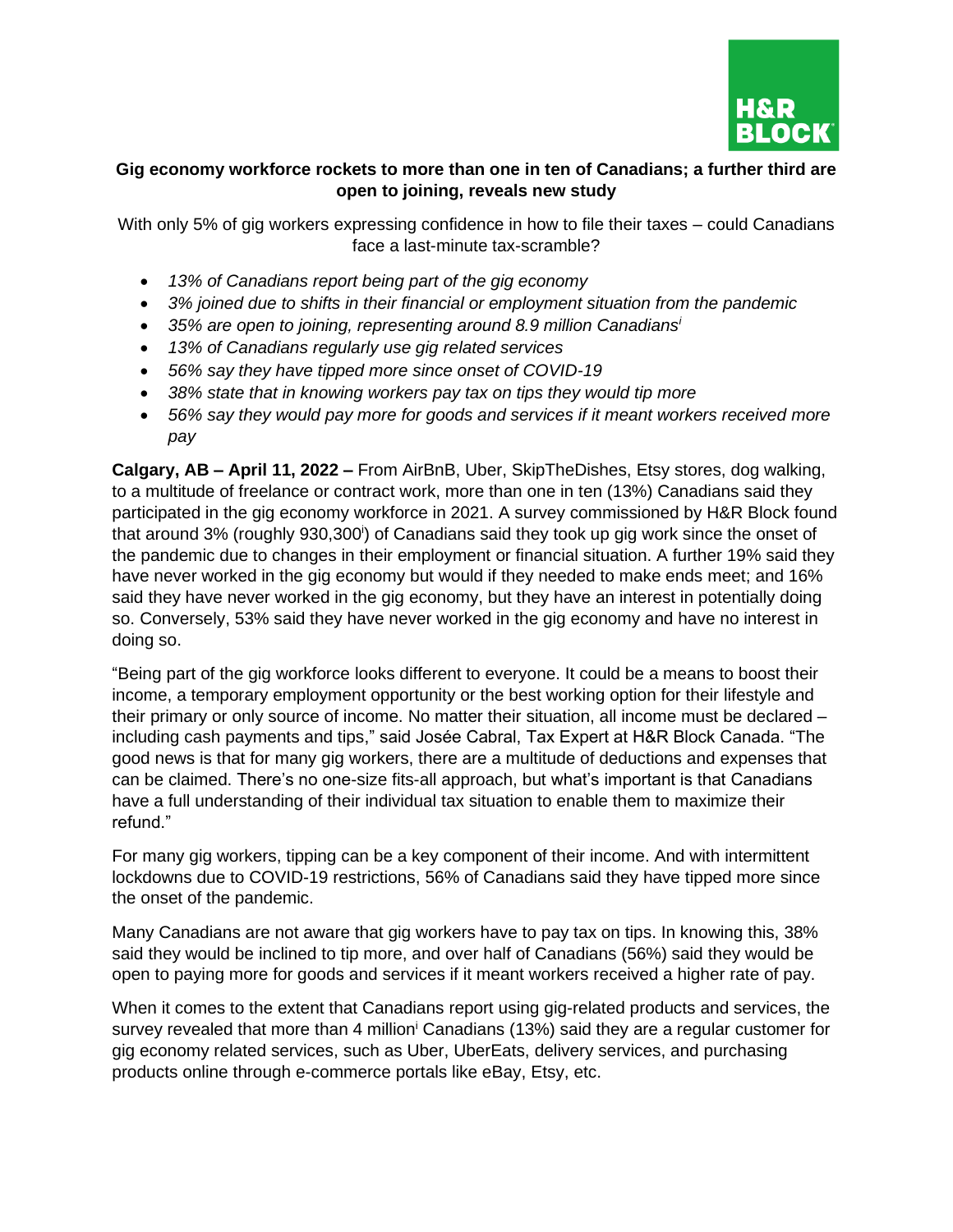

## **As the gig economy continues to grow, H&R Block points to some of the key tax considerations for all gig workers or self-employed Canadians in the countdown to tax filing season:**

**Gig workers don't get T4s**: From a tax perspective, being a gig worker is similar to being selfemployed or an independent contractor – they won't receive a T4 that reports their income for gig work. Rather, self-employed people are required to keep their own records of their income. Most companies that contract gig workers, such as Uber and SkipTheDishes will assist them by providing an annual statement. However, unlike the information on T4 slips, this is not shared with the government. And since there is no income tax withheld from those earnings, there will most likely be income tax to pay when filing a return, so setting those funds aside throughout the year is the best way to manage any money owed.

**Cash and tips count**: You need to report all income – that means tips and cash payments too – which must be reported on your return using the 'Statement of Business or Professional Activities' (T2125 and TP-80).

**Filing gig income can open doors to credits and benefits**: You need to file a tax return in order to receive provincial and territorial tax credits and benefits without disruption, such as GST/ HST/ QST and the Canada Child Benefit. Many people are seeing a boost to their return from the Canada Workers Benefit, which is provided to individuals and families who are in the workforce but who have a lower income. Even if income is below the 'basic personal amount' (meaning you won't owe federal taxes on it), you need to report your earned income in order to qualify for the Canada Workers Benefit.

**Potential RRSP advantages**: Don't forget that more declared income may also mean you can gain tax advantages from creating more room to contribute your Registered Retirement Savings Plan (RRSP)

**GST/ HST/ QST considerations**: A best practice for gig economy workers is that if your gig earnings exceed \$30,000, you'll need to register for a GST/ HST/ QST number. If you are an Uber driver you will need to register regardless of your income.

**Keep track**: Keep all records and receipts for at least 6 years. The CRA and Revenu Quebec can request a review anytime during that period.

**Understand all deductions and credits you're entitled t**o: Make sure you have a complete understanding of all the expenses, credits, and deductions you can claim. For example, ride share drivers can claim things like gas and car cleaning related to their work, and Airbnb hosts can claim things like toilet paper, snacks, cleaning, and other things provided to their guests.

**###**

## **About the survey**

The online survey was commissioned by H&R Block and conducted by Angus Reid Forum from February 25-28, 2022, among a nationally representative sample of 1,518 Canadians who are members of the online Angus Reid Forum, balanced and weighted on age, gender, region and education. For comparison purposes only, samples of this size would each yield a margin of